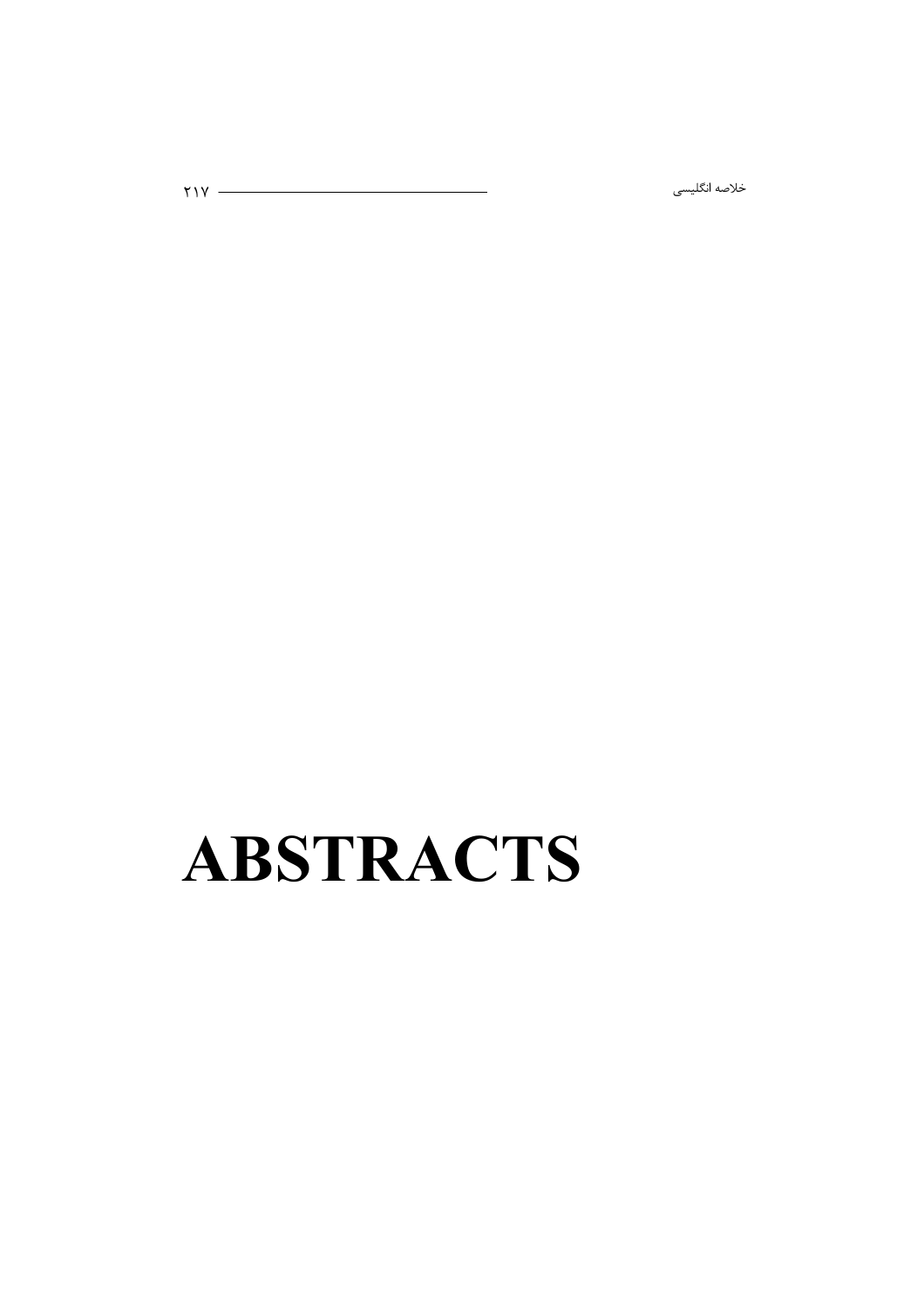**Dr. M. R. Rahnama Department of Geography University of Ferdosi Mashhad**  **J. Zabihi M. S of Urban Planning University of Ferdosi Mashhad** 

#### **Analysis of Urban Public Facilities in Direction of Spatial Justice by the Integrated Model of Access in Mashhad**

Transition from the existing procedures for investigating spatial concentration of urban facilities in the form of formal limitations of municipality (districts and regions) as a unit of study and using the available and current quantitative techniques such as taxonomy, Morris index, entropy coefficient and correlation coefficient for analyzing spatial justice and presenting a new method for analyzing spatial distribution of urban facilities and its integrated access are of the main objectives of this research. In order to achieve this goal, while introducing and evaluating the efficiency of spatial autocorrelation modle, Moran's index and G general statistics, by the help of Geographical Information System (Arc GIS) and Geo Data software, which enables the integrated analysis of spatial distribution of urban facilities, the analysis of spatial distribution and access to 12 types of urban public facilities which are scattered over 820 urban points over 12 regions and 51 districts of Mashad Municipality has been performed and the extent of integrated access to urban facilities have been analyzed by the above said models. The results obtained from this research indicates that based on Moran's Index,  $I = 0.35$ , the spatial distribution and concentration pattern of urban facilities in Mashhad city is of cluster type of spots with low concentration (cold spot) and indicates the fact that areas with low access are concentrated adjacent to each other. Also the value of G general statistics is equal to zero and for Z, is equal to 76.74. The value of two variables Moran's coefficient is equal to 0.08, which considering the regression line slope between the population density and the number of public facilities in Mashhad area, indicates a positive relationship and represents this fact that the areas with high value of facilities and more population are in conformity with each other. Although the value of Moran's index is negligible but relatively confirms this fact.

**Key words**: Spatial Autocorrelation, Public Facilities, Mashhad City. Integrated Access Model, Spatial Distribution and Concentration, Spatial Justice.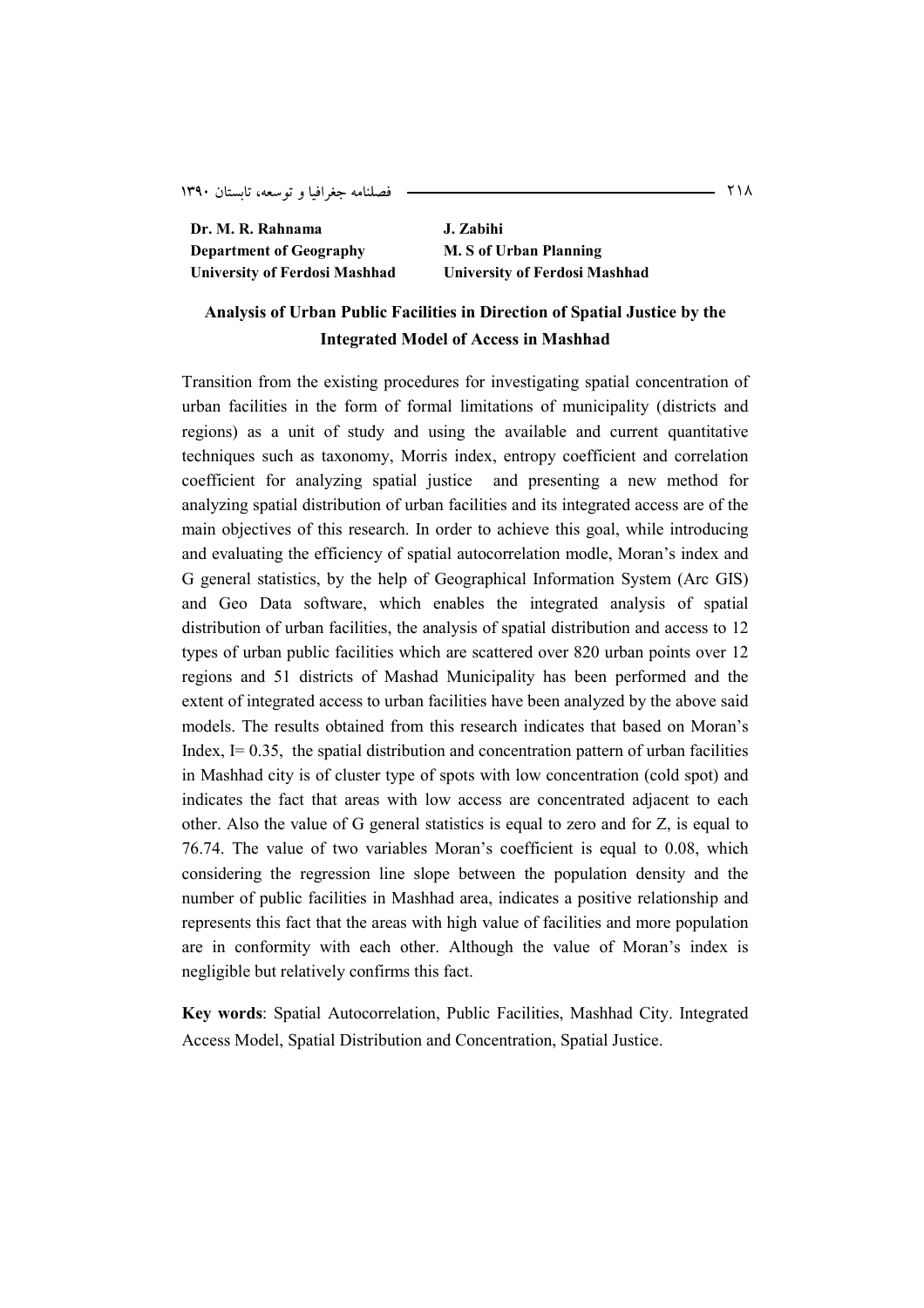219 خلاصه انگلیسی

**Dr. F. Barimani Department of Geography University of Sistan & Baluchestan** 

**M. Esmaeal Nejad P.H.D Student of Climatology University of Sistan & Baluchestan** 

# **Review of Bio-Climatic Indicators Affecting on Determining Tourism Season**

Iran with a vast extent  $(15<sup>0</sup>$  degrees of geographical latitude) and having long coastal areas in the north and south part, and various climatic conditions has a great relative advantages, which is required to be programmed in order to be used for leisure time in general and tourism in particular. In this research, the south shores of Iran have been reviewed by traditional methods (Tarjoong and Olgi) and modern methods (thermal equilibrium index, heat, humidity, sultry degree, human fatigue level, degree of hardness and thermal equilibrium model) in seven 7 meteorological stations of Chabahar, Jask, Bandar Abbas, Kish, Bushehr, Mahshahr and Abadan. The obtained results indicate that the southern coasts have the greatest level of climatic comfort in January and February, which consequently performing some activities including comprehensive studies, optimized planning of annual holidays, and creation of winter holiday deems necessary. Also with respect to climatic diversity and difference (winter tourism in the south and summer tourism in the north) it is possible to enjoy the capacities of the south and north coasts of country in the deprived areas of the south, so that it can lead to the development of these areas.

**Key words:** Iran, South Coasts, Planning, Climate, Tarjoong, Sultry Degree, Thermal Equilibrium, Tourism.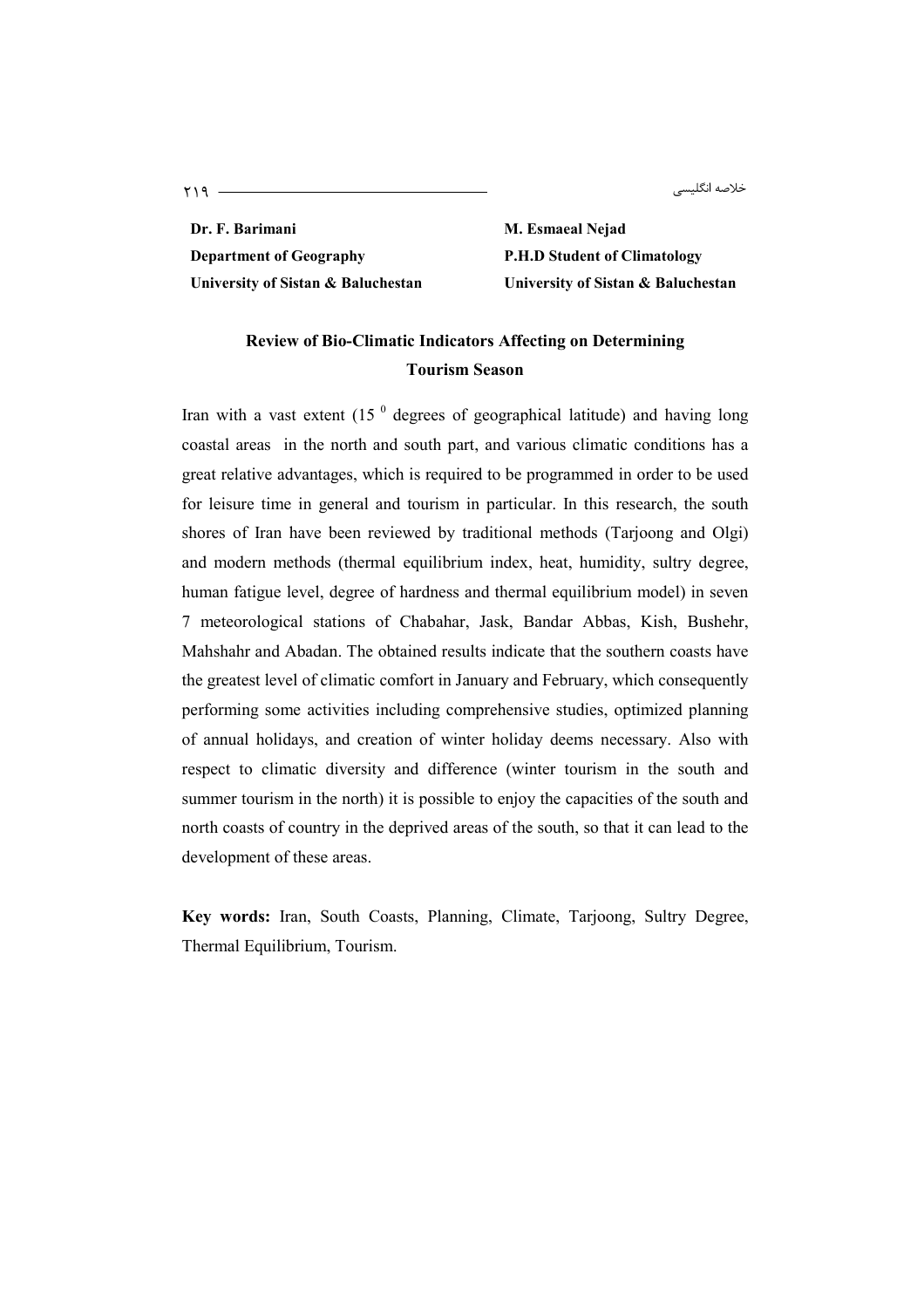1390 -  220

**Dr. A. Meshkini Department of Geography&Urban Planning University of Tarbiyate Modares** 

**Dr. J. Sajadi Department of Geography&Urban Planning University of Shahid Beheshti** 

**M. S of Geography and Urban Planning** 

**A. Tafakori** 

# **The Effect of Public Lands and Housing Assignment Policy on Physical Development of Iran Cities Case Study: Kermanshah City**

In the present century, the government has the greatest effect on physical development of the cities which occurred through transferring free or affordable lands for construction of residential buildings, grant facilities through banking systems and preparation of urban development plans with the consequences including lands annexation and land use change.

This research aimed to understand the direct government intervention in lands and housing section and ultimately physical development of a great city like Kermanshah. In this respect, this question arises that how this intervention took place? What was its impact on the physical development of the city? The research method of this paper is analytical- descriptive method and by analysis of the existing information and statistics in this field as well as aerial photos and maps of Kermanshah city, has come to the conclusion that the government policies particularly in the form of urban land was the greatest factor in physical development of Kermanshah city, Also the maps of urban development stages together with ownership of public lands and transferring indicates that this event caused the horizontal spread of the city and low land use intensity.

**Key words:** Housing Market, Urban Land, Government, Urban Growth.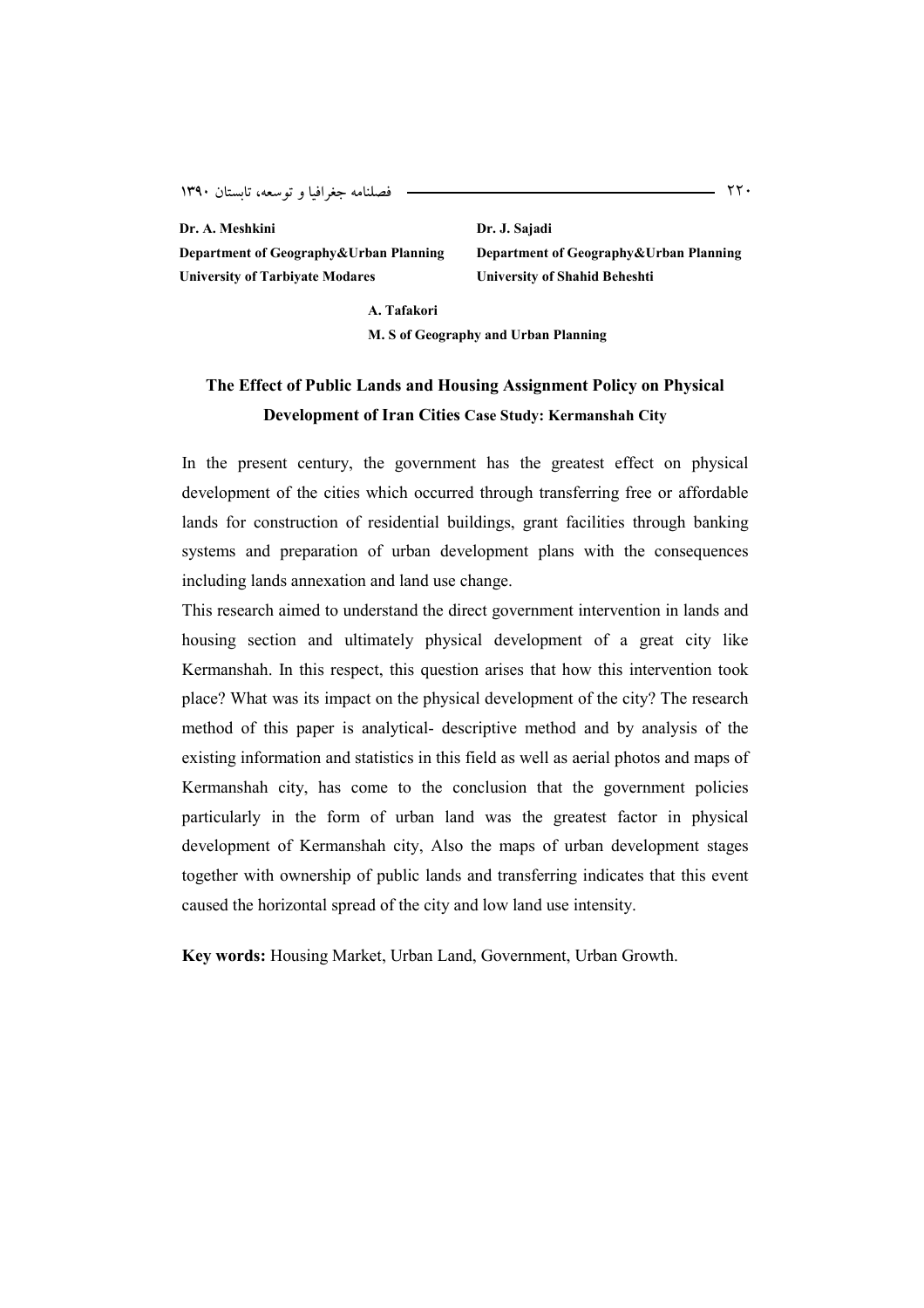خلاصه انگلیسی

221 

**Dr. A.H. Halabiyan Department of Climatology University of Payam Nour Mashhad**  **F. Razmjoiee M. S of Climatology University of Isfahan** 

## **Analysis on the Types of Zabol Weather and Their Relation with Circular patterns (Elevation 500 Hecto Pascal)**

In this research, in order to analyze the types of Zabol weather, 7 variables from 21 March 1979 up to 20 March 2003 were reviewed in Zablol Synoptic station. Performance of cluster analysis on standardized data arrays (stnd 9088:18) and integration of days based on Vared method showed that Zabol has 6 types of weather including: 1- Moderate type, 2-rainy type, 3- very high and dry type, 4 hot, dry and windy type, 5- cold and windy type and 6- windy type.

Based on the findings of this research, cold and windy weather type and windy type are most frequent and sustainable types; rainy type has the lowest frequency and very hot and dry types are the most unsustainable weather in Zabol. In continue, for each type of weather, one day was selected as the representative day. The monthly and annual frequency of each type was calculated and it was recognized that the annual frequency of the types during the 3 years has changed. At the end, the relation of these types with circular pattern were studied and revealed that the occurance of each type is under the affection of certain circular patterns. Synoptic analysis of the relation between Zabol weather with circular patterns of elevation 500 Hecto Pascal revealed that windy type (type 6) as the warmest type, is under the affection of circular pattern of 14,15 and 17 and cold and windy types (type 5) and rainy (type 2) are mainly under the effect of circular pattern 1, 2 and 16.

**Key words:** Weather Type, Cluster Analysis, Circular Pattern, Synoptic Climatology, Zabol.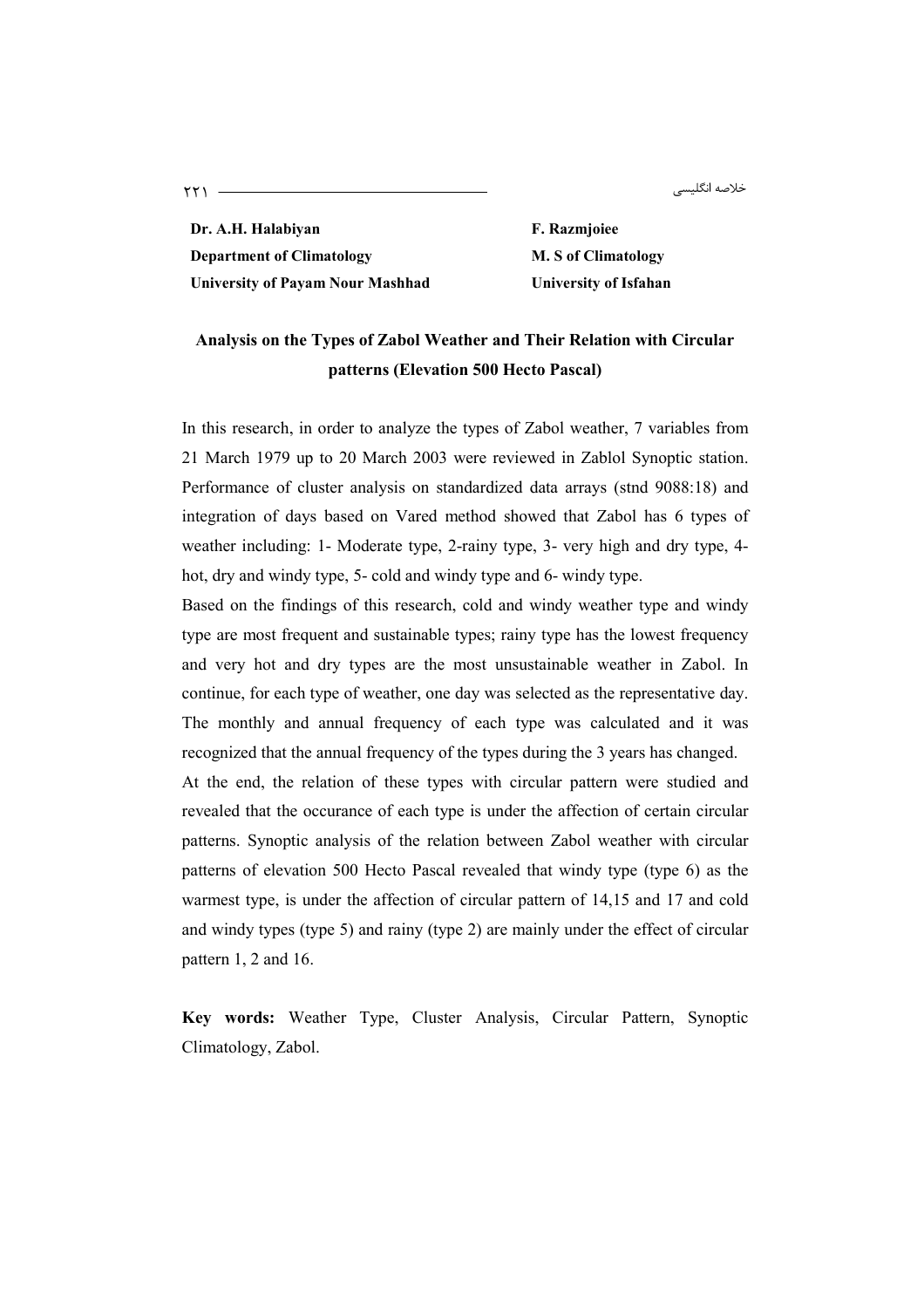1390 -  222

**Dr. M. Gharakhlou Department of Geography University of Tehran** 

**S. M. Zandavi M.S of Geography and Uurban Planning**  **M. Davoodi P. H. D Student of Climatology University of Tehran** 

**H. A. Jorjani M.S of Geography and Urban Planning** 

### **Locate the Optimal Areas for Physical Development of Babolsar City Based on Natural Indicators**

At present, most of cities, due to physical constraints of urban development are involved in physical development. Accordingly, Babolsar city for locating in the north part of Iran can not be developed greatly due to physical constraints including the sea, river, existing fertilized lands and gardens. The aim of this research is to achieve effective variables in physical development of the cities and obtaining a pattern which locates future development of Babolsar city with the least damages to natural environment. Therefore, with respect to the aim of this research, the methods of status quo analysis and data modeling have been used. For this purpose, firstly for establishment of GIS data base, the spatial information of the area under study were numbered and stored from relevant maps, the descriptive information were entered in to the system and connected to spatial information to enable the analysis of information, then by overlapping different maps in GIS environment, two optimized areas for physical development of Babolsar were recognized. Since Babolsar city is enclosed in agricultural lands therefore, for development purpose is faced with two alternatives: firstly, development within the city which is possible through allocating higher land use intensity and secondly, development toward outside of the city. The most appropriate place for future development of the city would be at first the south east part and the second priority would be south west part of Babolsar city.

**Key words**: Urban Planning, Urban Development, Physical Development, Locate, Babolsar, GIS.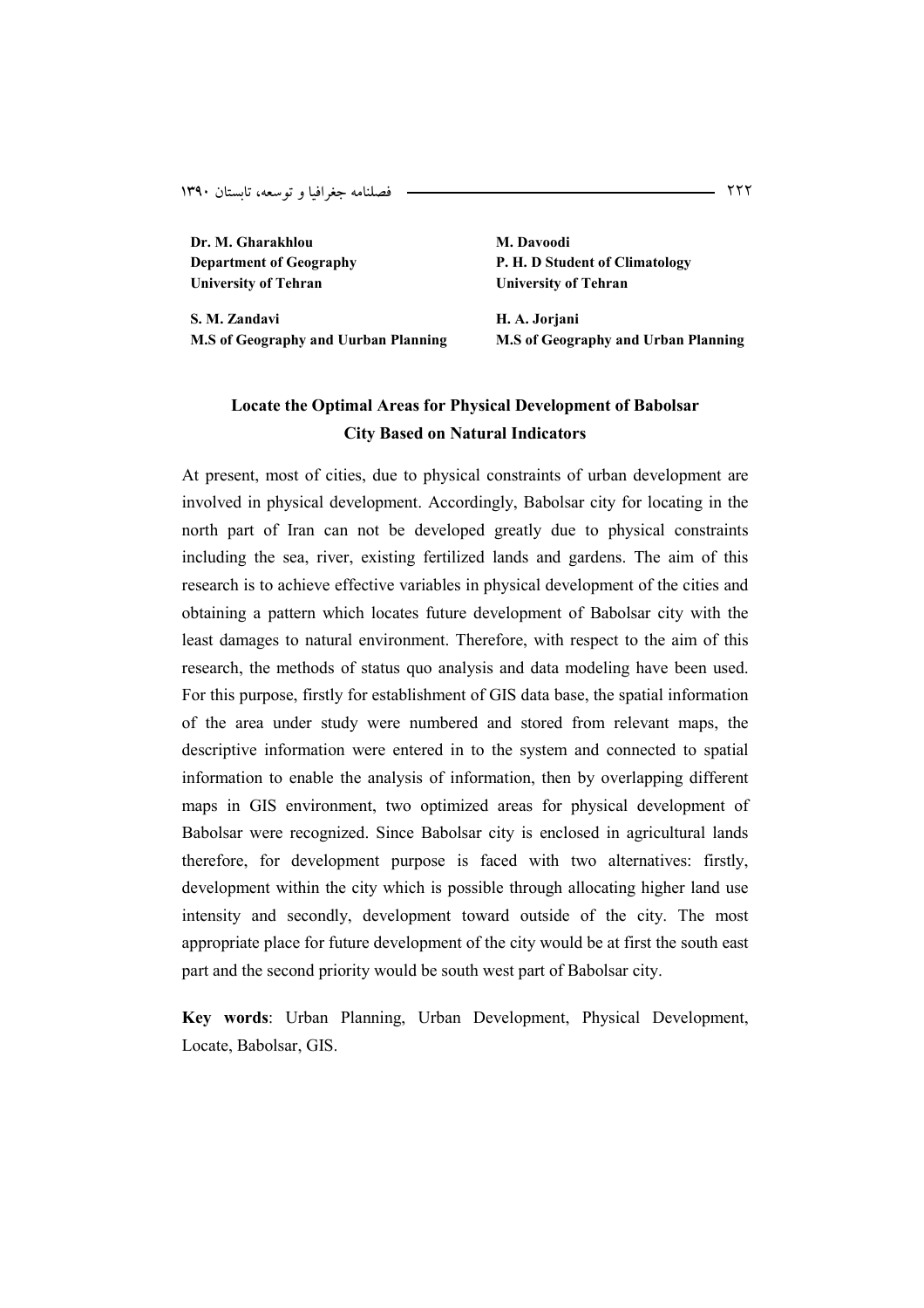كىليسى ئىلىسى ئىلىنى ئىلەن ئىستان ئىستان ئىستان ئىستان ئىستان ئىستان ئىستان ئىستان ئىستان ئىستان ئىستان ئىستان<br>مارسى ئىستان ئىستان ئىستان ئىستان ئىستان ئىستان ئىستان ئىستان ئىستان ئىستان ئىستان ئىستان ئىستان ئىستان ئىستان خلاصه انگليسي

**A. Sadeghi M. S of Environment** 

**Dr. N. Khorasani Department of Environment University of Tehran,Natural Resources Collage**  **Dr. A. Danekar Department of Environment University of Tehran, Natural Resources Collage** 

**Dr. B. Naeimi Department of Environment University of Azad** 

#### **Analysis of Land Suitability to Locate Thermal Power Plant by the Use of Environmental Multi Criteria Evaluation Approach Case Study: Chabahar Town Ship**

In Iran, due to high rate of economic growth and development activities, the annual demand for energy including electricity has increased; therefore construction of new power plants has changed to an inevitable necessity. The aim of this research is to study the suitability of the area to locale thermal power plant based on environmental criteria by the assistance of multi criteria evaluation. Firstly, through the review of internal resources and experiences of other countries, the effective environmental criteria in power plant locating were identified. With respect to the specifications and conditions of the under study area and also access to the required information, for this purpose 17 environmental criteria were selected. In addition to preparation of the relevant maps of each criterion in GIS, the environmental constraint map of the area was prepared. Logic fuzzy was used for standardization of criteria maps. With respect to this fact that each of criteria has a different role in locating process, paired comparative method of AHP was used for criteria weighting.

Integrating informative layers was performed by the help of WLC (weighted linear combination) and finally the desirable maps of appropriate zones for power plant construction were obtained. The findings obtained from this research indicates that regarding environmental limiting factors about 81 percent of the town ship area is not suitable for establishment of power plant and only about 7500 Hectares of the study area (% 0.79 of the town ship) has an initial suitability value of more than 150 for power plant construction. Consequently, 12 appropriate zones (with average suitability of 149 up to 193) were identified and ranked for power plant establishment in Chabahar.

**Key words:** Multi criteria evaluation, weighted linear combination, Environmental criteria, Fuzzy logic, Thermal power plant.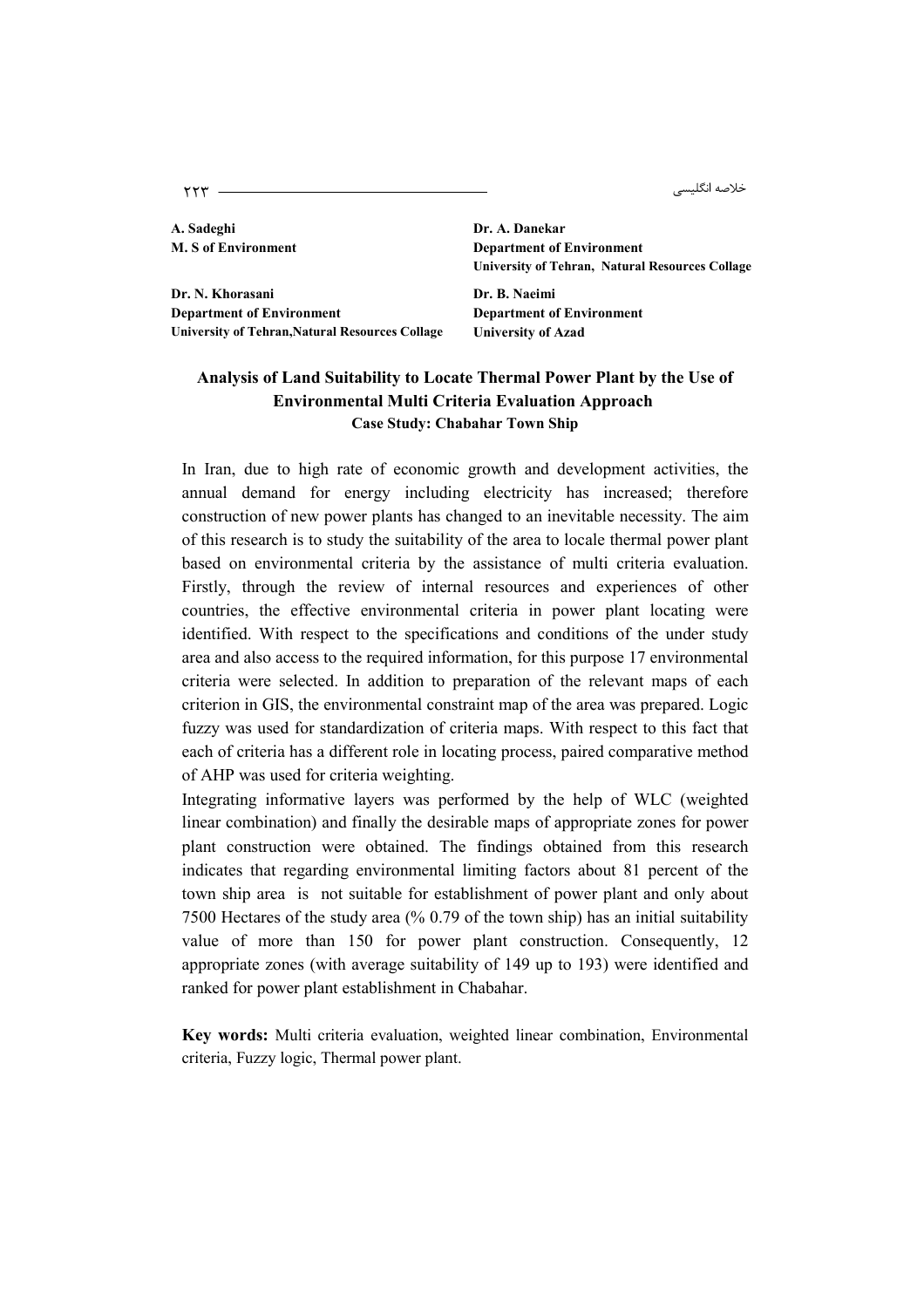1390 -  224

| Dr. A. A. Pilehvar                         | Dr. H. Afrakhteh                              |
|--------------------------------------------|-----------------------------------------------|
| Department of Geography and Urban Planning | <b>Department of Geography</b>                |
| University of Bojnoord                     | <b>University of Tehran Tarbiyate Modares</b> |
|                                            |                                               |
|                                            |                                               |
| Dr. Y. Karimi Pour                         | Dr. M. Soleimani                              |
| <b>Department of Geography Politic</b>     | Department of Geography and Urban Planning    |

**Dr. M. Ghohroudi Department of Geomorphology University of Shahid Beheshti** 

#### **Review the Effect of Political Decisions on Structural Instability and Change of Urban Land and Housing due to Political Approach Case Study: Bojnoord City**

Performance of political division plans in the country and accomplishment of local and regional development and growth programs (urban planning) has caused structural changes particularly in the cities.

The plan of deviding Khorasan province in to three provinces of Khorasan Razavi, North Khorasan and south Khorasan, has led to changes in urban and regional spaces which its reflection can be found in the increase of land and housing prices in the cities particularly in the province or district centers. This paper, by the use of field- analytical method and surplus value formula has recognized the price changes of land and housing in Bojnoord as the province centre of Northern Khorasan, resulting from promotion from urban centrality to regional centrality and structural changes rising from government's political approach.

Also, in this field research, for determining the price of land and housing in certain previous years (2000) and after division of Khorasan (2007), the data were collected randomly from real estates of Bojnoord city with regard to the context, physics, suburbia, migrants, … in the considered seventh districts.

The research results which have been presented by tables, graphs and maps by using GIS show that the change of ground and land in urban areas of Bojnoord is salient. In a comparative review, prior and after becoming province, there has been an increase of about 61 times in the land price and 5 times in the housing prices, furthermore, this trend has caused the structural changes of vertical growth of the city and change of growth pattern.

**Key words**: Government, Political Approach, Promotion, District Centrality, Structure, Land and Housing, Surplus Value.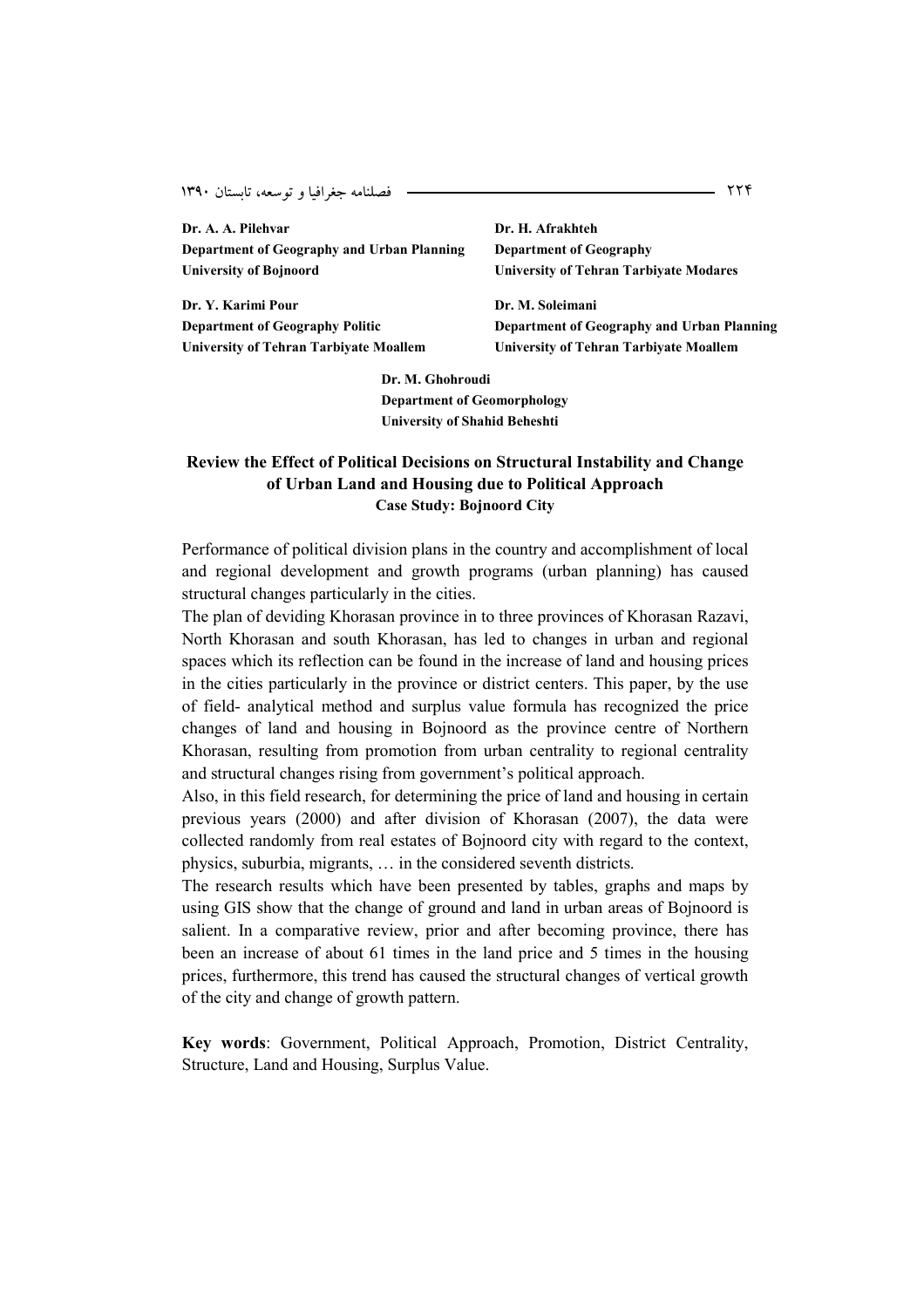ىكىلىسى ئىكلىسى ئىستان ئارىسى ئىستان ئىستان ئىستان ئىستان ئىستان ئىستان ئىستان ئىستان ئىستان ئىستان ئىستان ئىس<br>ئىستان ئىستان ئىستان ئىستان ئىستان ئىستان ئىستان ئىستان ئىستان ئىستان ئىستان ئىستان ئىستان ئىستان ئىستان ئىستا خلاصه انگلیسی

**Dr. Sh. Roostayee Department of Geography and Urban Planning University of Zanjan** 

**H. Ghanbari M.S of Geography and Urban Planning** 

**Sh. Kazemizad M. S of Geography and Urban Planning**  **R. Nooriyan M.S of Geography and Urban Planning** 

#### **Providing the Optimum Location Pattern of Local Parking Lots by the use of AHP and GIS Method, Case Study: Districts No.3 & 4 of Tabriz Municipality**

Today, the increasing use of car and lack of parking places in heavy traffic parts of the city has become a serious and acute problem. This issue, in the local parts and neighboring units has made drastic problems in the local traffic for low wide of the passages and park of vehicles along the streets and disrupts the local discipline which reveals the necessity for optimum locating the local parking more than before. The current research intends to represent the idea of locating local parkings for the first time and indicates its creation indices according to precise criteria and away from heavy traffic issues and with respect to the science of urban planning.

Therefore, if the parkings being established in appropriate locations, they will have sufficient efficiency. In this research, 11 different parameters including population, land use intensity, walking distance up to parking lots, access based on passages' width, parking provision, parking demand, land price, usages adaptability, parking capacity, filling questionares in districts No. 3&4 of Tabriz municipality have been studied for locating local parkings. The findings show that geographic information system (GIS) has the capability for integrating a great number of parameters simultaneously and through implementing AHP paired weighting method in Idrisi software has presented an appropriate pattern for optimum locating of local parking lots, and finally two scenarios have been presented for locating local parkings. The results of this study show that in the first scenario, with the assumption of applying ideal conditions in the under study area, it is possible to suggest the establishment of 23 local parking, but when all the required conditions in terms of planning and investment legislation for the establishment of local parking do not execute by the municipality, 13 parking are suggested to be established in the second scenario.

**Key words:** Local parking, Locate, AMP, GIS, Tabriz City.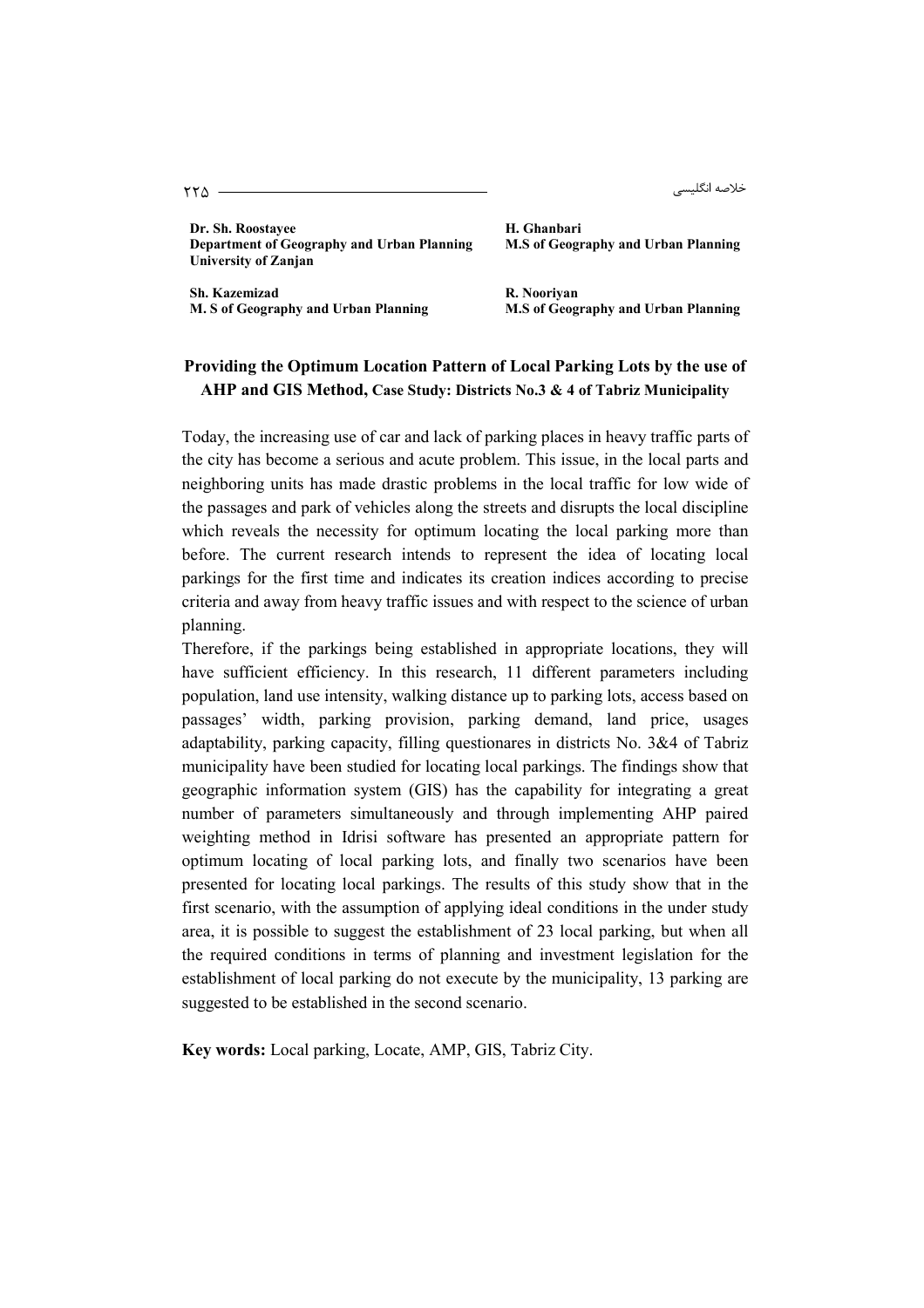**Dr. GH. Mozafari Department of Climatology University of Yazd** 

**Dr. D. Mehrshahi Department of Geomorphology University of Yazd** 

**F. Bakhshizadeh Kolooche M. S of Climatology** 

# **Analysis of Bioclima Factors on the Leishmaniasis Diseases in Yazd- Ardakan plain**

Leishmaniasis is a parasitic disease which transfers to human through female sand fly bite. Its two main types are cutanenous leishmana and visceral. Spread and incidence of this decease is affected by economical, social, cultural and especially environmental and ecological conditions. In the current research, the bio-clima conditions, the spread and incidence time of this decease have been studied and analyzed at Yazd- Ardakan plain in Yazd province. For the performance of this research, the daily meteorological elements of three (3) meteorological stations of Yazd, Ardakan and Meybod during the statistical period of 1997 up to 2009 were used and the information about the prevalence amount of this disease were collected during this time period from the contaminated areas and also health centres. The findings show that maximum disease incidence is happened in the second half of the year particularly in the autumn. There is a weak positive correlation with relative humidity, a strong inverse correlation with average temperature, minimum and maximum temperature and maximum wind speed and a week inverse correlation between the amount of day light hours and the incidence of the disease numbers, which is visible from the view point of the difference of townships located in Yazd- Ardakan plain, also a significant difference of Alpha 0.05 was approved about the incidence of this decease at these 3 townships.

**Key words:** Leishmania, Aleppo boil, Medical geography, Biological, Yazd, Ardakan.